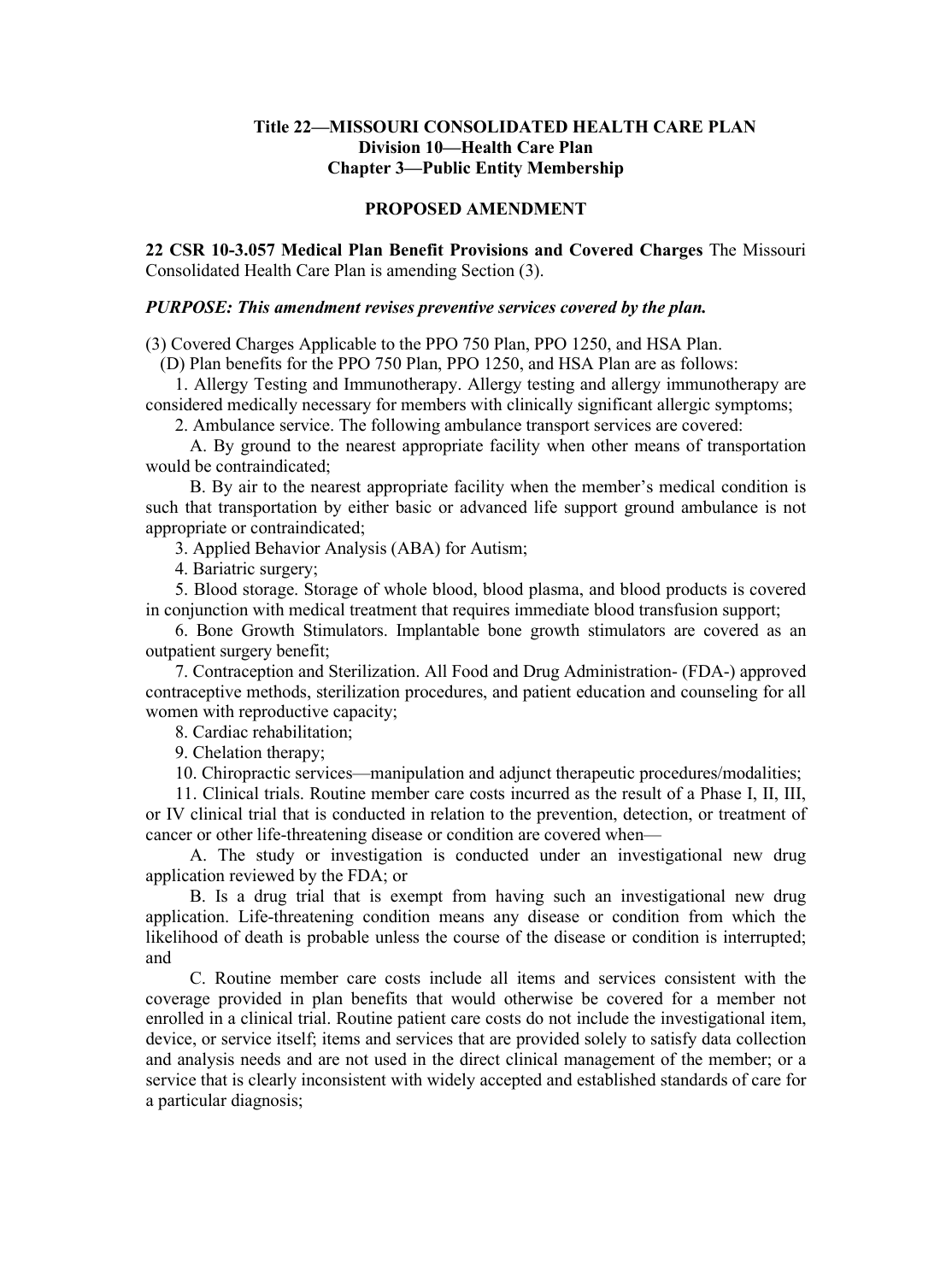D. The member must be eligible to participate in the clinical trial according to the trial protocol with respect to treatment of cancer or other life-threatening disease or condition; and

E. The clinical trial must be approved or funded by one (1) of the following:

(I) National Institutes of Health (NIH);

(II) Centers for Disease Control and Prevention (CDC);

(III) Agency for Health Care Research and Quality;

(IV) Centers for Medicare & Medicaid Services (CMS);

(V) A cooperative group or center of any of the previously named agencies or the Department of Defense or the Department of Veterans Affairs;

(VI) A qualified non-governmental research entity identified in the guidelines issued by the National Institutes of Health for center support grants; or

(VII) A study or investigation that is conducted by the Department of Veterans Affairs, the Department of Defense, or the Department of Energy and has been reviewed and approved to be comparable to the system of peer review of studies and investigations used by the NIH and assures unbiased review of the highest scientific standards by qualified individuals who have no interest in the outcome of the review;

12. Cochlear implant and auditory brainstem implant;

13. Dental care.

A. Dental care is covered for the following:

(I) Treatment to reduce trauma and restorative services limited to dental implants only when the result of accidental injury to sound natural teeth and tissue that are viable, functional, and free of disease. Treatment must be initiated within sixty (60) days of accident; and

(II) Restorative services limited to dental implants when needed as a result of tumors and cysts, cancer, and post-surgical sequelae.

B. The administration of general anesthesia, monitored anesthesia care, and hospital charges for dental care are covered for children younger than five (5) years, the severely disabled, or a person with a medical or behavioral condition that requires hospitalization when provided in a network or non-network hospital or surgical center;

14. Diabetes Self-Management Education;

15. Dialysis is covered when received through a network provider;

16. Durable medical equipment (DME) is covered when ordered by a provider to treat an injury or illness. DME includes, but is not limited to, the following:

A. Insulin pumps;

B. Oxygen;

C. Augmentative communication devices;

D. Manual and powered mobility devices;

E. Disposable supplies that do not withstand prolonged use and are periodically replaced, including, but not limited to, the following:

(I) Colostomy and ureterostomy bags;

(II) Prescription compression stockings limited to two (2) pairs or four (4) individual stockings per plan year;

F. Blood pressure cuffs/monitors with a diagnosis of diabetes;

G. Repair and replacement of DME is covered when any of the following criteria are met:

(I) Repairs, including the replacement of essential accessories, which are necessary to make the item or device serviceable;

(II) Routine wear and tear of the equipment renders it nonfunctional and the member still requires the equipment; or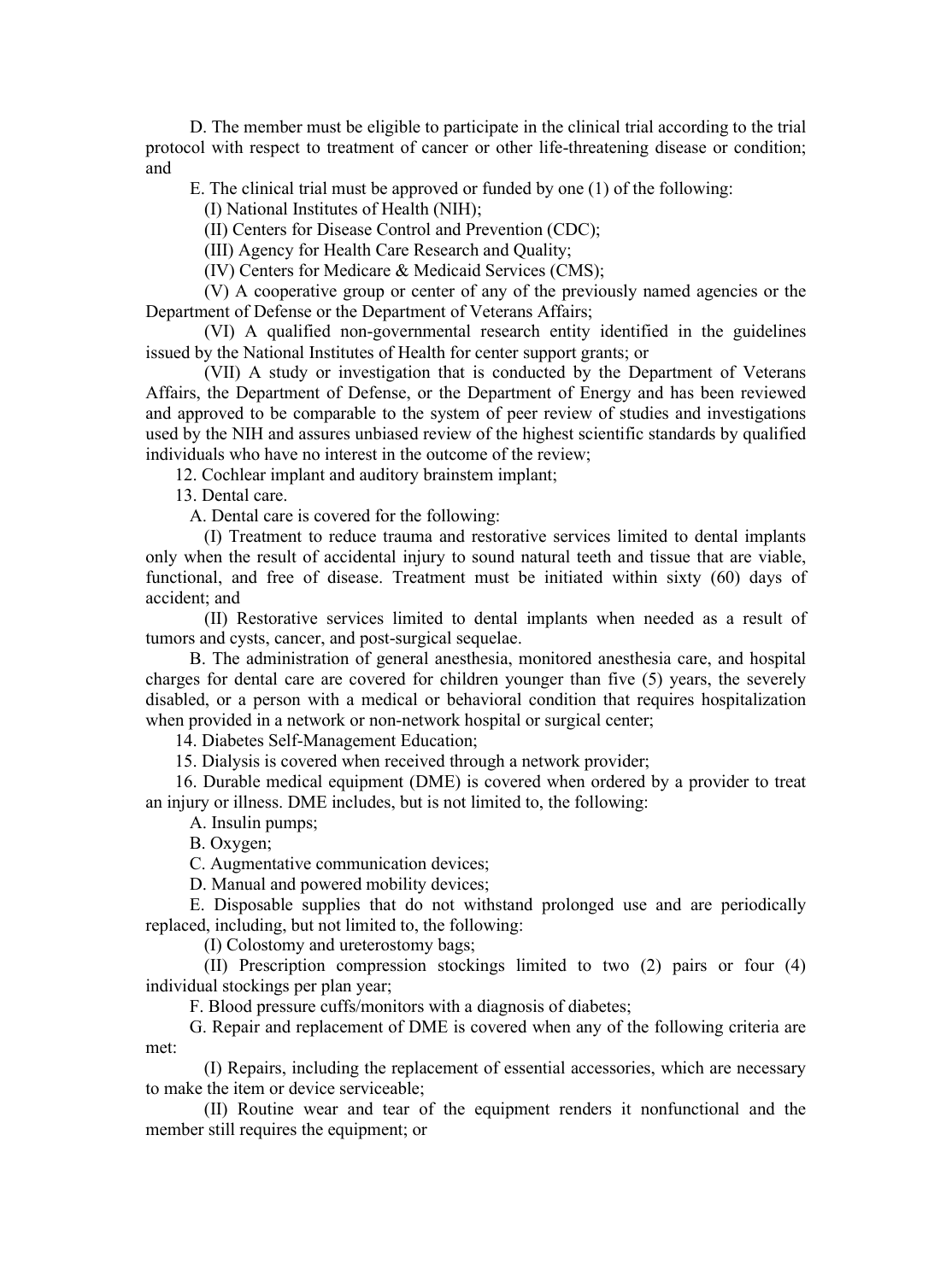(III) The provider has documented that the condition of the member changes or if growth-related;

17. Emergency room services. Coverage is for emergency medical conditions. If a member is admitted to the hospital, s/he may be required to transfer to network facility for maximum benefit;

18. Eye glasses and contact lenses. Coverage limited to charges incurred in connection with the fitting of eye glasses or contact lenses for initial placement within one (1) year following cataract surgery;

19. Foot care (trimming of nails, corns, or calluses). Foot care services are covered when administered by a provider and—

A. When associated with systemic conditions that are significant enough to result in severe circulatory insufficiency or areas of desensitization in the lower extremities including, but not limited to, any of the following:

(I) Diabetes mellitus;

(II) Peripheral vascular disease; or

(III) Peripheral neuropathy.

(IV) Evaluation/debridement of mycotic nails, in the absence of a systemic condition, when both of the following conditions are met:

(a) Pain or secondary infection resulting from the thickening and dystrophy of the infected toenail plate; and

(b) If the member is ambulatory, pain markedly limits ambulation;

20. Genetic counseling. Pre-test and post-test genetic counseling with a provider or a licensed or certified genetic counselor are covered when a member is recommended for covered heritable genetic testing;

21. Genetic testing.

A. Genetic testing is covered to establish a molecular diagnosis of an inheritable disease when all of the following criteria are met:

(I) The member displays clinical features or is at direct risk of inheriting the mutation in question (pre-symptomatic);

(II) The result of the test will directly impact the treatment being delivered to the member;

(III) The testing method is considered scientifically valid for identification of a genetically-linked heritable disease; and

(IV) After history, physical examination, pedigree analysis, genetic counseling, and completion of conventional diagnostic studies, a definitive diagnosis remains uncertain.

B. Genetic testing for the breast cancer susceptibility gene (BRCA) when family history is present;

22. Hair analysis. Chemical hair analysis is covered for the diagnosis of suspected chronic arsenic poisoning. Other purposes are considered experimental and investigational;

23. Hair prostheses. Prostheses and expenses for scalp hair prostheses worn for hair loss are covered for alopecia areata or alopecia totalis for children eighteen (18) years of age or younger. The annual maximum is two hundred dollars (\$200), and the lifetime maximum is three thousand two hundred dollars (\$3,200);

24. Hearing aids (per ear). Hearing aids covered once every two (2) years for conductive hearing loss unresponsive to medical or surgical interventions, sensorineural hearing loss, and mixed hearing loss. If the cost of one (1) hearing aid exceeds the amount listed below, member is also responsible for charges over that amount.

A. Conventional: one thousand dollars (\$1,000).

B. Programmable: two thousand dollars (\$2,000).

C. Digital: two thousand five hundred dollars (\$2,500).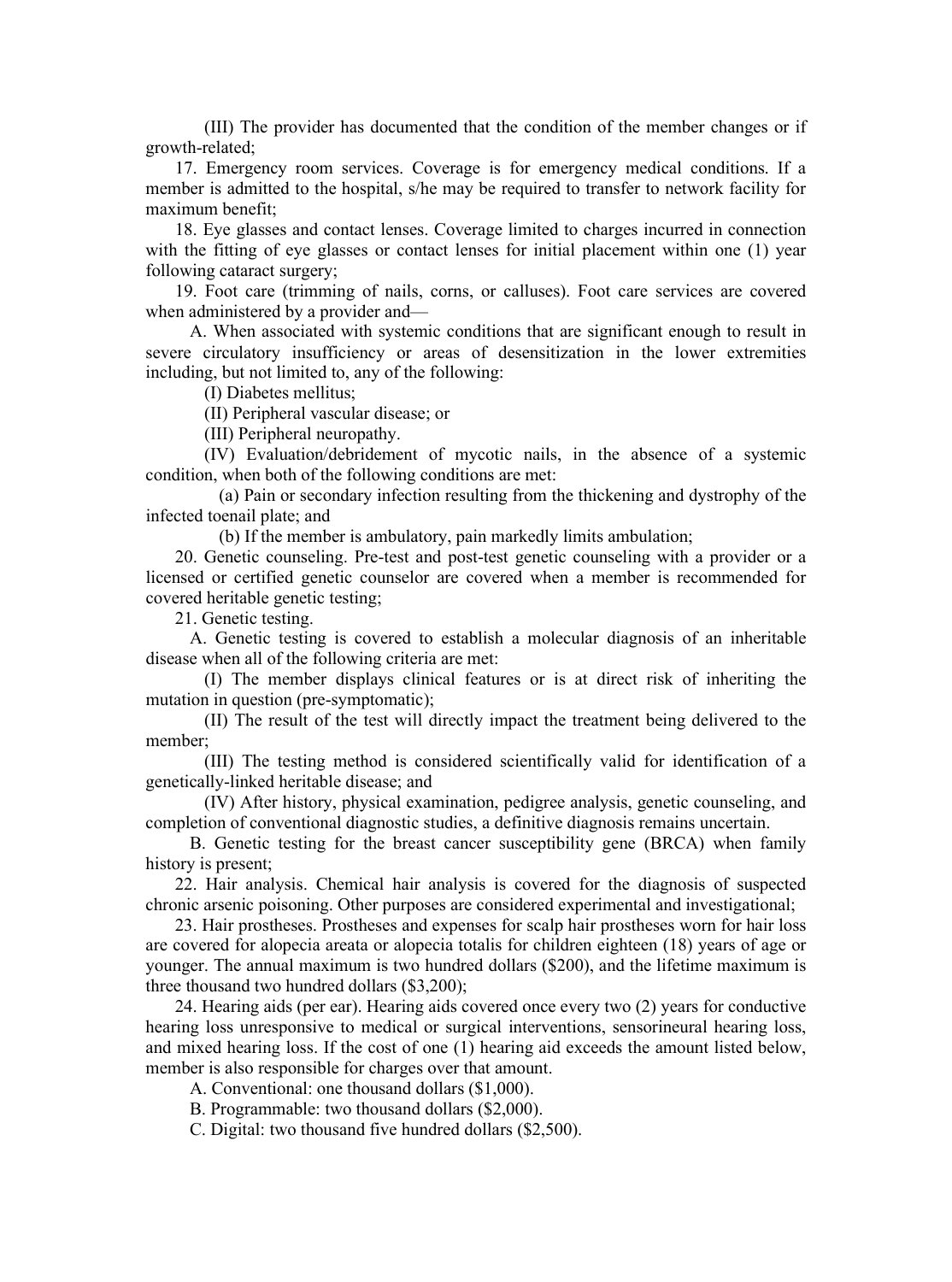D. Bone Anchoring Hearing Aid (BAHA): three thousand five hundred dollars  $($3,500)$ ;

25. Hearing testing. One (1) hearing test per year. Additional hearing tests are covered if recommended by provider;

26. Home health care. Skilled home health nursing care is covered for members who are homebound because of injury or illness (i.e., the member leaves home only with considerable and taxing effort, and absences from home are infrequent or of short duration, or to receive medical care). Services must be performed by a registered nurse or licensed practical nurse, licensed therapist, or a registered dietitian. Covered services include:

A. Home visits instead of visits to the provider's office that do not exceed the usual and customary charge to perform the same service in a provider's office;

B. Intermittent nurse services. Benefits are paid for only one (1) nurse at any one (1) time, not to exceed four (4) hours per twenty-four- (24-) hour period;

C. Nutrition counseling provided by or under the supervision of a registered dietitian;

D. Physical, occupational, respiratory, and speech therapy provided by or under the supervision of a licensed therapist;

E. Medical supplies, drugs, or medication prescribed by provider, and laboratory services to the extent that the plan would have covered them under this plan if the covered person had been in a hospital;

F. A home health care visit is defined as—

(I) A visit by a nurse providing intermittent nurse services (each visit includes up to a four- (4-) hour consecutive visit in a twenty-four- (24-) hour period if clinical eligibility for coverage is met) or a single visit by a therapist or a registered dietitian; and

G. Benefits cannot be provided for any of the following:

(I) Homemaker or housekeeping services;

(II) Supportive environment materials such as handrails, ramps, air conditioners, and telephones;

(III) Services performed by family members or volunteer workers;

(IV) "Meals on Wheels" or similar food service;

(V) Separate charges for records, reports, or transportation;

(VI) Expenses for the normal necessities of living such as food, clothing, and household supplies; and

(VII) Legal and financial counseling services, unless otherwise covered under this plan;

27. Hospice care and palliative services (inpatient or outpatient). Includes bereavement and respite care. Hospice care services, including pre-hospice evaluation or consultation, are covered when the individual is terminally ill;

28. Hospital (includes inpatient, outpatient, and surgical centers).

A. The following benefits are covered:

(I) Semi-private room and board. For network charges, this rate is based on network repricing. For non-network charges, any charge over a semi-private room charge will be a covered expense only when clinical eligibility for coverage is met. If the hospital has no semi-private rooms, the plan will allow the private room rate subject to usual, customary, and reasonable charges or the network rate, whichever is applicable;

(II) Intensive care unit room and board;

(III) Surgery, therapies, and ancillary services including, but not limited to:

(a) Cornea transplant;

(b) Coverage for breast reconstruction surgery or prostheses following mastectomy and lumpectomy is available to both females and males. A diagnosis of breast cancer is not required for breast reconstruction services to be covered, and the timing of reconstructive services is not a factor in coverage;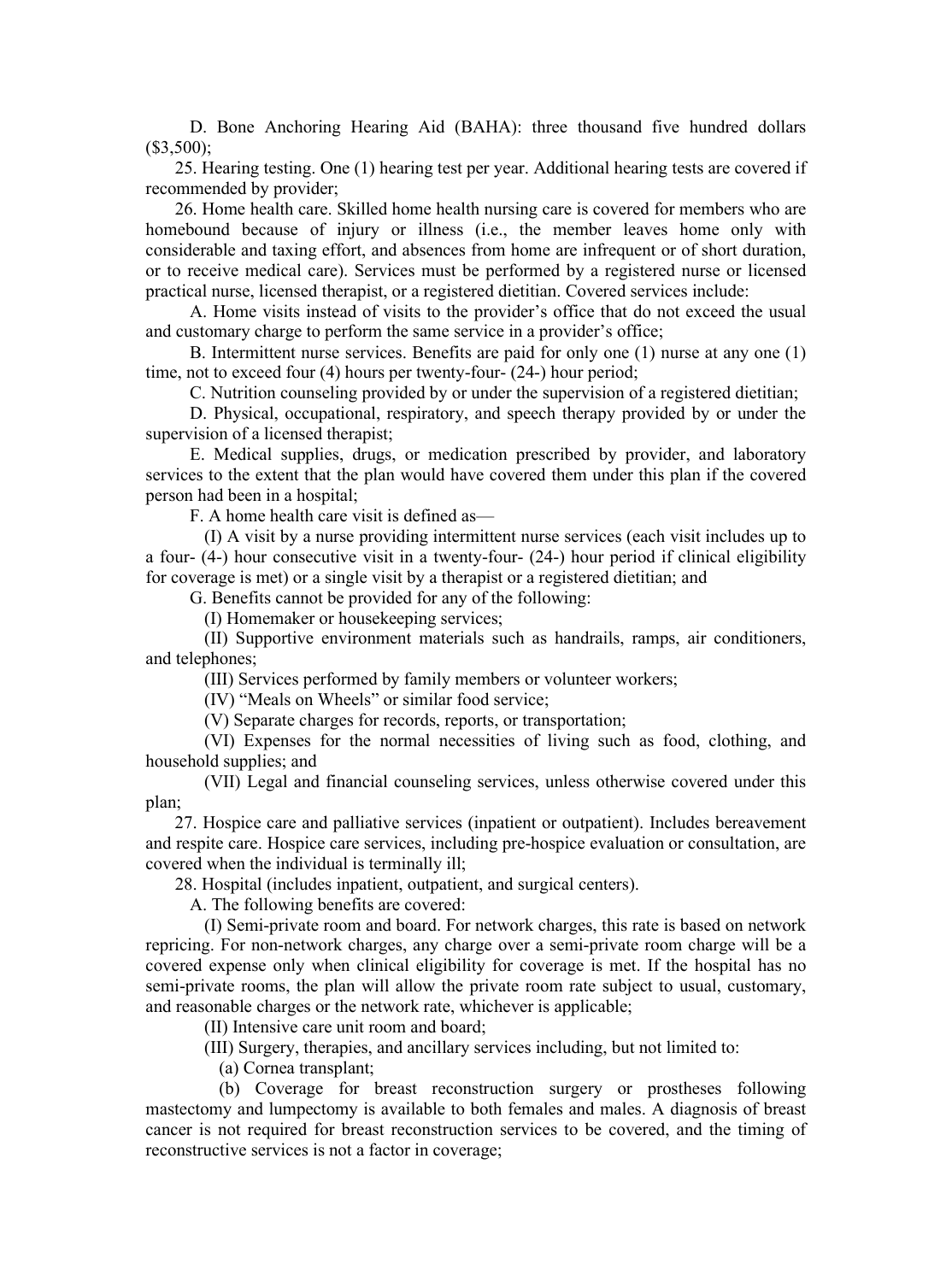(c) Sterilization for the purpose of birth control is covered;

(d) Cosmetic/reconstructive surgery is covered to repair a functional disorder caused by disease or injury;

(e) Cosmetic/reconstructive surgery is covered to repair a congenital defect or abnormality for a member younger than nineteen (19) years; and

(f) Blood, blood plasma, and plasma expanders are covered, when not available without charge;

(IV) Inpatient mental health services; and

(V) Outpatient mental health services;

29. Infusions are covered when received through a network provider. Medications (specialty and non-specialty) that can be safely obtained through a pharmacy and which may be self-administered are not a medical plan benefit but are covered as part of the pharmacy benefit;

30. Injections. See preventive services for coverage of vaccinations. See contraception and sterilization for coverage of birth control injections. Medications (specialty and nonspecialty) that can be safely obtained through a pharmacy and which may be selfadministered are not a medical plan benefit but are covered as part of the pharmacy benefit;

31. Lab, X-ray, and other diagnostic procedures. Outpatient diagnostic services are covered when tests or procedures are performed for a specific symptom and to detect or monitor a condition. Professional charges for automated lab services performed by an outof-network provider are not covered;

32. Maternity coverage. Prenatal and postnatal care is covered. Routine prenatal office visits and screenings recommended by the Health Resources and Services Administration are covered at one hundred percent (100%). Other care is subject to applicable copayments, deductible, and coinsurance. Newborns and their mothers are allowed hospital stays of at least forty-eight (48) hours after vaginal birth and ninety-six (96) hours after cesarean section birth. If discharge occurs earlier than specific time periods, the plan shall provide coverage for post discharge care that shall consist of a two- (2-) visit minimum, at least one (1) in the home;

33. Nutritional counseling. Individualized nutritional evaluation and counseling for the management of any medical condition for which appropriate diet and eating habits are essential to the overall treatment program is covered when ordered by a physician or physician extender and provided by a licensed health-care professional (e.g., a registered dietitian);

34. Nutrition therapy;

35. Office visit. Member encounter with a provider for health care, mental health, or substance use disorder in an office, clinic, or ambulatory care facility is covered based on the service, procedure, or related treatment plan;

36. Oral surgery is covered for injury, tumors, or cysts. Oral surgery includes, but is not limited to, reduction of fractures and dislocation of the jaws; external incision and drainage of cellulites; incision of accessory sinuses, salivary glands, or ducts; excision of exostosis of jaws and hard palate; and frenectomy. Treatment must be initiated within sixty (60) days of accident. No coverage for dental care, including oral surgery, as a result of poor dental hygiene. Extractions of bony or partial bony impactions are excluded;

37. Orthognathic or Jaw Surgery. Orthognathic or jaw surgery is covered when one (1) of the following conditions is documented and diagnosed:

A. Acute traumatic injury, and post-surgical sequela;

B. Tumors and cysts, cancer, and post-surgical sequela;

C. Cleft lip/palate (for cleft lip/palate related jaw surgery); or

D. Physical abnormality;

38. Orthotics.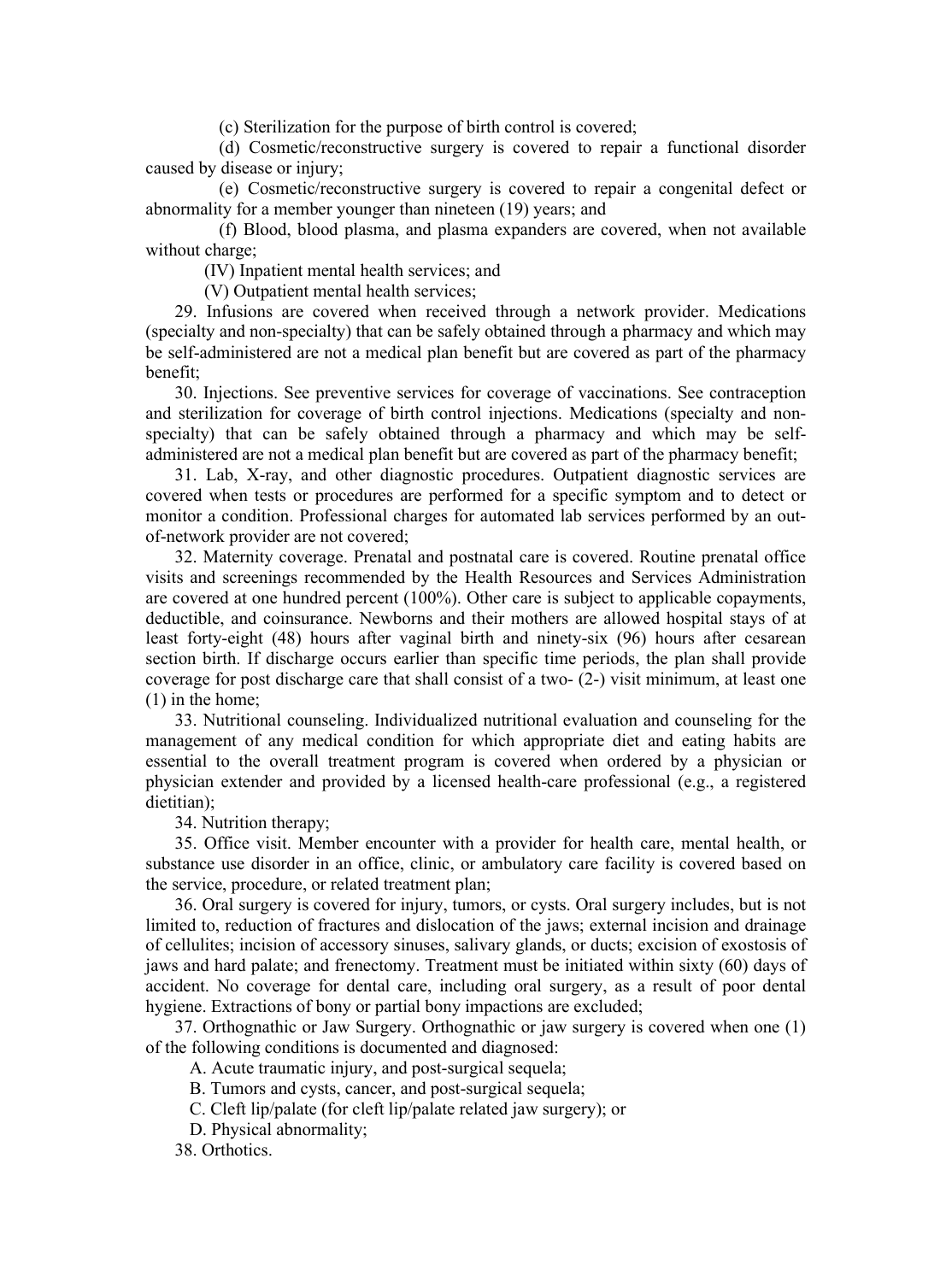A. Ankle–Foot Orthosis (AFO) and Knee–Ankle–Foot Orthosis (KAFO).

(I) Basic coverage criteria for AFO and KAFO used during ambulation are as follows:

(a) AFO is covered when used in ambulation for members with weakness or deformity of the foot and ankle, which require stabilization for medical reasons, and have the potential to benefit functionally;

(b) KAFO is covered when used in ambulation for members when the following criteria are met:

I. Member is covered for AFO; and

II. Additional knee stability is required; and

(c) AFO and KAFO that are molded-to-patient-model, or custom-fabricated, are covered when used in ambulation, only when the basic coverage criteria and one (1) of the following criteria are met:

I. The member could not be fitted with a prefabricated AFO;

II. AFO or KAFO is expected to be permanent or for more than six (6) months duration;

III. Knee, ankle, or foot must be controlled in more than one (1) plane;

IV. There is documented neurological, circulatory, or orthopedic status that requires custom fabricating over a model to prevent tissue injury; or

V. The member has a healing fracture which lacks normal anatomical integrity or anthropometric proportions.

(II) AFO and KAFO Not Used During Ambulation.

(a) AFO and KAFO not used in ambulation are covered if the following criteria are met:

I. Passive range of motion test was measured with agoniometer and documented in the medical record;

II. Documentation of an appropriate stretching program administered under the care of provider or caregiver;

III. Plantar flexion contracture of the ankle with dorsiflexion on passive range of motion testing of at least ten degrees  $(10^{\circ})$  (i.e., a non-fixed contracture);

IV. Reasonable expectation of the ability to correct the contracture;

V. Contracture is interfering or expected to interfere significantly with the patient's functional abilities; and

VI. Used as a component of a therapy program which includes active stretching of the involved muscles and/or tendons; or

VII. Member has plantar fasciitis.

(b) Replacement interface for AFO or KAFO is covered only if member continues to meet coverage criteria and is limited to a maximum of one (1) per six (6) months.

B. Cast Boot, Post-Operative Sandal or Shoe, or Healing Shoe. A cast boot, postoperative sandal or shoe, or healing shoe is covered for one (1) of the following indications:

(I) To protect a cast from damage during weight-bearing activities following injury or surgery;

(II) To provide appropriate support and/or weight-bearing surface to a foot following surgery;

(III) To promote good wound care and/or healing via appropriate weight distribution and foot protection; or

(IV) When the patient is currently receiving treatment for lymphedema and the foot cannot be fitted into conventional footwear.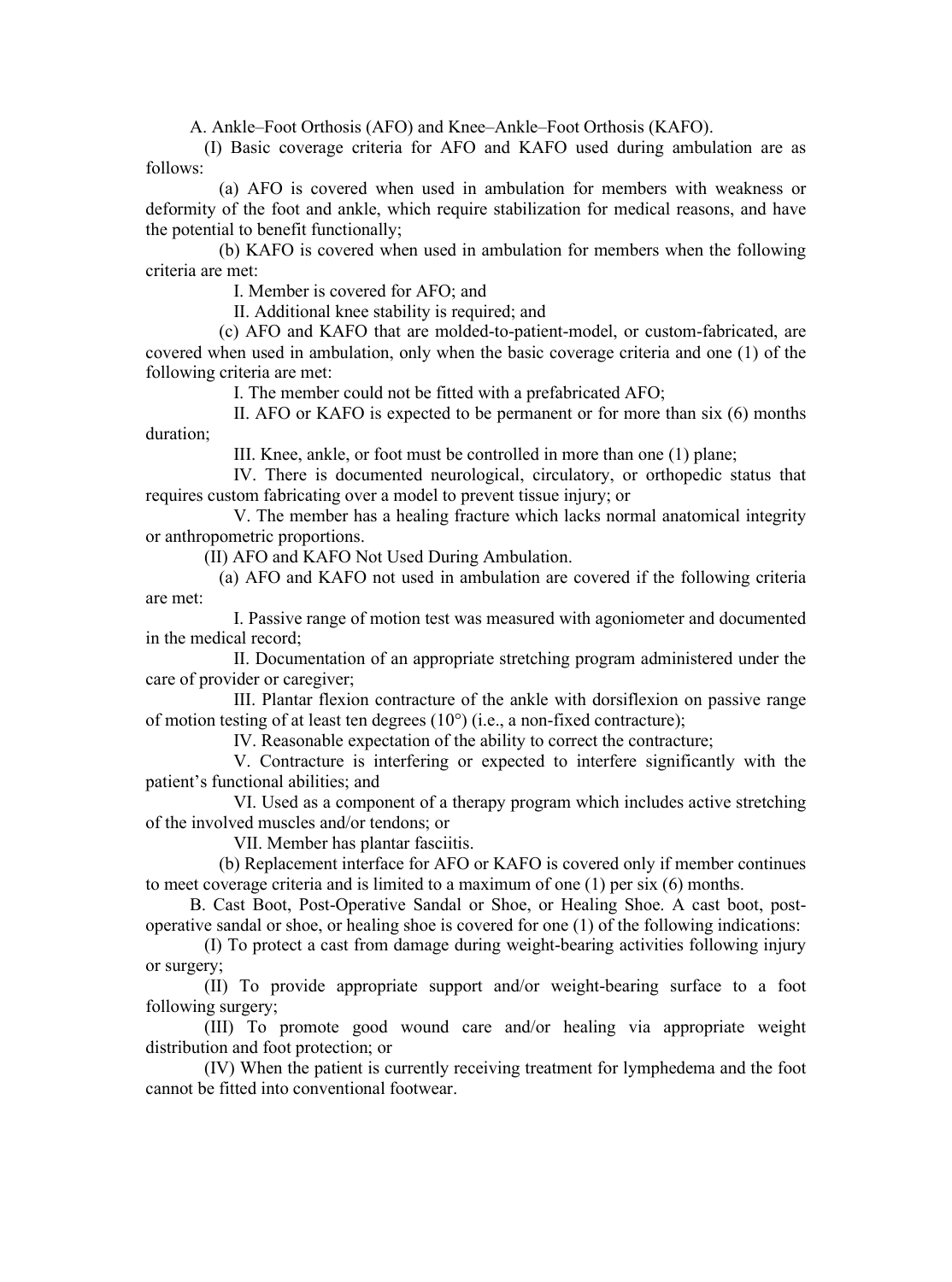C. Cranial Orthoses. Cranial orthosis is covered for Synostotic and Non-Synostotic Plagiocephaly. Plagiocephaly is an asymmetrically shaped head. Synostotic Plagiocephaly is due to premature closure of cranial sutures. Non-Synostotic Plagiocephaly is from positioning or deformation of the head. Cranial orthosis is the use of a special helmet or band on the head which aids in molding the shape of the cranium to normal. Initial reimbursement shall cover any subsequent revisions.

D. Elastic Supports. Elastic supports are covered when prescribed for one (1) of the following indications:

(I) Severe or incapacitating vascular problems, such as acute thrombophlebitis, massive venous stasis, or pulmonary embolism;

(II) Venous insufficiency;

(III) Varicose veins;

(IV) Edema of lower extremities;

(V) Edema during pregnancy; or

(VI) Lymphedema.

E. Footwear Incorporated Into a Brace for Members with Skeletally Mature Feet. Footwear incorporated into a brace must be billed by the same supplier billing for the brace. The following types of footwear incorporated into a brace are covered:

(I) Orthopedic footwear;

(II) Other footwear such as high top, depth inlay, or custom;

(III) Heel replacements, sole replacements, and shoe transfers involving shoes on a brace;

(IV) Inserts for a shoe that is an integral part of a brace and are required for the proper functioning of the brace; or

(V) Other shoe modifications if they are on a shoe that is an integral part of a brace and are required for the proper functioning of the brace.

F. Foot Orthoses. Custom, removable foot orthoses are covered.

G. Helmets. Helmets are covered when cranial protection is required due to a documented medical condition that makes the member susceptible to injury during activities of daily living.

H. Hip Orthosis. Hip orthosis is covered for one (1) of the following indications:

(I) To reduce pain by restricting mobility of the hip;

(II) To facilitate healing following an injury to the hip or related soft tissues;

(III) To facilitate healing following a surgical procedure of the hip or related soft tissue; or

(IV) To otherwise support weak hip muscles or a hip deformity.

I. Knee Orthosis. Knee orthosis is covered for one (1) of the following indications:

(I) To reduce pain by restricting mobility of the knee;

(II) To facilitate healing following an injury to the knee or related soft tissues;

(III) To facilitate healing following a surgical procedure on the knee or related soft tissue; or

(IV) To otherwise support weak knee muscles or a knee deformity.

J. Orthopedic Footwear for Diabetic Members.

(I) Orthopedic footwear, therapeutic shoes, inserts, or modifications to therapeutic shoes are covered for diabetic members if any following criteria are met:

(a) Previous amputation of the other foot or part of either foot;

(b) History of previous foot ulceration of either foot;

(c) History of pre-ulcerative calluses of either foot;

(d) Peripheral neuropathy with evidence of callus formation of either foot;

(e) Foot deformity of either foot; or

(f) Poor circulation in either foot.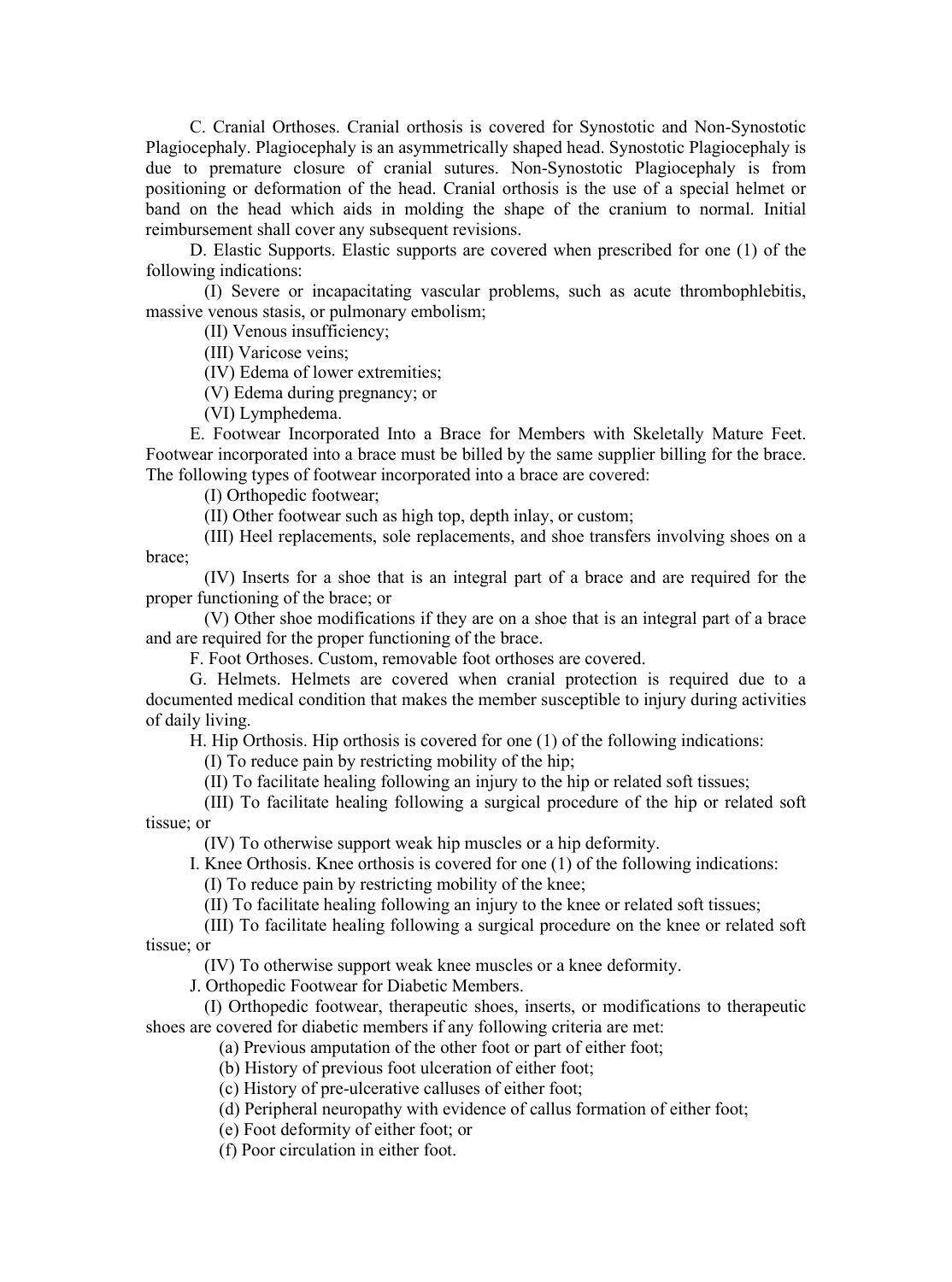(II) Coverage is limited to one (1) of the following within one (1) year:

(a) One (1) pair of custom molded shoes (which includes inserts provided with these shoes) and two (2) additional pairs of inserts;

(b) One (1) pair of depth shoes and three (3) pairs of inserts (not including the non-customized removable inserts provided with such shoes); or

(c) Up to three (3) pairs of inserts not dispensed with diabetic shoes if the supplier of the shoes verifies in writing that the patient has appropriate footwear into which the insert can be placed.

K. Orthotic-Related Supplies. Orthotic-related supplies are covered when necessary for the function of the covered orthotic device.

L. Spinal Orthoses. A thoracic-lumbar-sacral orthosis, lumbar orthosis, lumbar-sacral orthosis, and cervical orthosis are covered for the following indications:

(I) To reduce pain by restricting mobility of the trunk;

(II) To facilitate healing following an injury to the spine or related soft tissues;

(III) To facilitate healing following a surgical procedure of the spine or related soft tissue; or

(IV) To otherwise support weak spinal muscles or a deformed spine.

M. Trusses. Trusses are covered when a hernia is reducible with the application of a truss.

N. Upper Limb Orthosis. Upper limb orthosis is covered for the following indications:

(I) To reduce pain by restricting mobility of the joint(s);

(II) To facilitate healing following an injury to the joint(s) or related soft tissues; or

(III) To facilitate healing following a surgical procedure of the joint(s) or related soft tissue.

O. Orthotic Device Replacement. When repairing an item that is no longer costeffective and is out of warranty, the plan will consider replacing the item subject to review of medical necessity and life expectancy of the device;

39. Preventive services.

A. Services recommended by the U.S. Preventive Services Task Force (categories A and B).

B. Vaccinations recommended by the Advisory Committee on Immunization Practices of the Centers for Disease Control and Prevention.

C. Preventive care and screenings for infants, children, and adolescents supported by the Health Resources and Services Administration.

D. Preventive care and screenings for women supported by the Health Resources and Services Administration.

E. Preventive exams and other **preventive** services ordered as part of the exam. For benefits to be covered as preventive, they must be coded by the provider as routine, without indication of an injury or illness.

F. Cancer screenings. One (1) per calendar year. Additional screenings beyond one (1) per calendar year covered as diagnostic unless otherwise specified—

(I) Mammograms—no age limit. Standard two-dimensional (2D) breast mammography and breast tomosynthesis (three-dimensional (3D) mammography);

(II) Pap smears—no age limit;

(III) Prostate—no age limit; and

(IV) Colorectal screening—no age limit.

G. Online weight management program offered through the plan's exclusive provider arrangement*[;]***.**

**H. The following services permitted by the Internal Revenue Service (IRS) in [Notice 2019-45](https://www.irs.gov/pub/irs-drop/n-19-45.pdf) and selected by the plan:**

**(I) Blood pressure monitors for individuals diagnosed with hypertension;**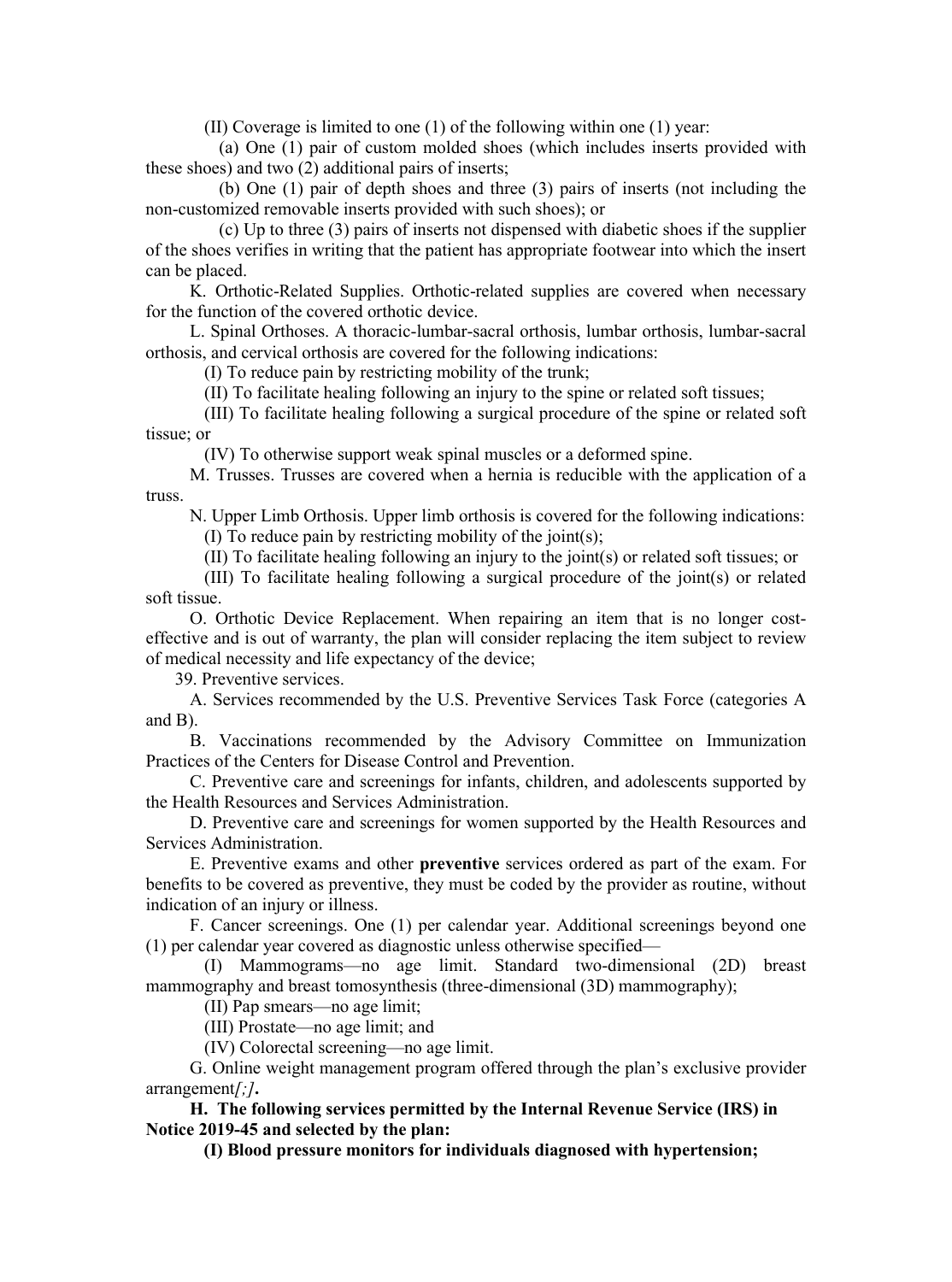**(II) Retinopathy screenings for individuals diagnosed with diabetes;**

**(III) Hemoglobin A1c (HbA1c) testing for individuals diagnosed with diabetes;**

**(IV) Peak flow meters for individuals diagnosed with asthma; and**

## **(V) International Normalized Ratio (INR) testing for individuals diagnosed with liver disease and/or bleeding disorders.**

40. Prostheses (prosthetic devices). Basic equipment that meets medical needs. Repair and replacement is covered due to normal wear and tear, if there is a change in medical condition, or if growth-related;

41. Pulmonary rehabilitation. Comprehensive, individualized, goal-directed outpatient pulmonary rehabilitation covered for pre- and post-operative intervention for lung transplantation and lung volume reduction surgery (LVRS) or when all of the following apply:

A. Member has a reduction of exercise tolerance that restricts the ability to perform activities of daily living (ADL) or work;

B. Member has chronic pulmonary disease (including asthma, emphysema, chronic bronchitis, chronic airflow obstruction, cystic fibrosis, alpha-1 antitrypsin deficiency, pneumoconiosis, asbestosis, radiation pneumonitis, pulmonary fibrosis, pulmonary alveolar proteinosis, pulmonary hemosiderosis, fibrosing alveolitis), or other conditions that affect pulmonary function such as ankylosing spondylitis, scoliosis, myasthenia gravis, muscular dystrophy, Guillain-Barré syndrome, or other infective polyneuritis, sarcoidosis, paralysis of diaphragm, or bronchopulmonary dysplasia; and

C. Member has a moderate to moderately severe functional pulmonary disability, as evidenced by either of the following, and does not have any concomitant medical condition that would otherwise imminently contribute to deterioration of pulmonary status or undermine the expected benefits of the program (e.g., symptomatic coronary artery disease, congestive heart failure, myocardial infarction within the last six (6) months, dysrhythmia, active joint disease, claudication, malignancy):

(I) A maximal pulmonary exercise stress test under optimal bronchodilatory treatment which demonstrates a respiratory limitation to exercise with a maximal oxygen uptake (VO<sub>2</sub>max) equal to or less than twenty milliliters per kilogram per minute (20 mL/kg/min), or about five (5) metabolic equivalents (METS); or

(II) Pulmonary function tests showing that either the Forced Expiratory Volume in One Second (FEV1), Forced Vital Capacity (FVC), FEV1/FVC, or Diffusing Capacity of the Lung for Carbon Monoxide (DLCO) is less than sixty percent (60%) of that predicted;

42. Skilled Nursing Facility. Skilled nursing facility services are covered up to one hundred twenty (120) days per calendar year;

43. Telehealth Services. Telehealth services are covered for the diagnosis, consultation, or treatment of a member on the same basis that the service would be covered when it is delivered in person;

44. Therapy. Physical, occupational, and speech therapy are covered when prescribed by a provider and subject to the provisions below:

A. Physical therapy.

(I) Physical therapy must meet the following criteria:

(a) The program is designed to improve lost or impaired physical function or reduce pain resulting from illness, injury, congenital defect, or surgery;

(b) The program is expected to result in significant therapeutic improvement over a clearly defined period of time; and

(c) The program is individualized, and there is documentation outlining quantifiable, attainable treatment goals;

B. Occupational therapy must meet the following criteria: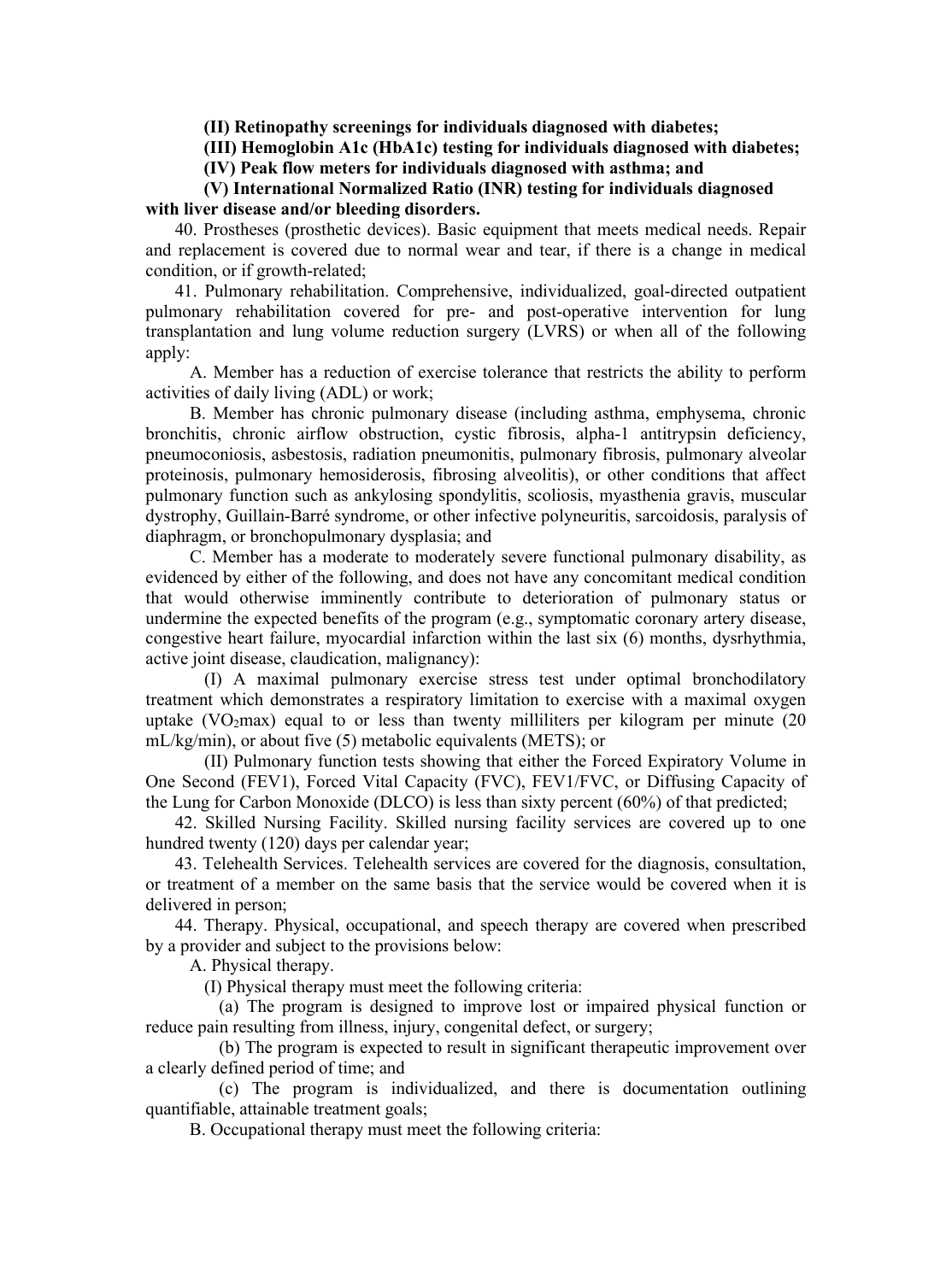(I) The program is designed to improve or compensate for lost or impaired physical functions, particularly those affecting activities of daily living, resulting from illness, injury, congenital defect, or surgery;

(II) The program is expected to result in significant therapeutic improvement over a clearly defined period of time; and

(III) The program is individualized, and there is documentation outlining quantifiable, attainable treatment goals;

C. Speech therapy.

(I) All of the following criteria must be met for coverage of speech therapy:

(a) The therapy requires one-to-one intervention and supervision of a speechlanguage pathologist;

(b) The therapy plan includes specific tests and measures that will be used to document significant progress every two (2) weeks;

(c) Meaningful improvement is expected;

(d) The therapy includes a transition from one-to-one supervision to a self- or caregiver- provided maintenance program upon discharge; and

(e) One (1) of the following:

I. Member has severe impairment of speech-language; and an evaluation has been completed by a certified speech-language pathologist that includes age-appropriate standardized tests to measure the extent of the impairment, performance deviation, and language and pragmatic skill assessment levels; or

II. Member has a significant voice disorder that is the result of anatomic abnormality, neurological condition, or injury (e.g., vocal nodules or polyps, vocal cord paresis or paralysis, postoperative vocal cord surgery);

45. Transplants. Stem cell, kidney, liver, heart, lung, pancreas, small bowel, or any combination are covered. Includes services related to organ procurement and donor expenses if not covered under another plan. Member must contact medical plan for arrangements.

A. Network includes travel and lodging allowance for the transplant recipient and an immediate family travel companion when the transplant facility is more than fifty (50) miles from the recipient's residence. If the recipient is younger than age nineteen (19) years, travel and lodging is covered for both parents. The transplant recipient must be with the travel companion or parent(s) for the travel companion's or parent(s)' travel expense to be reimbursable. Combined travel and lodging expenses are limited to a ten thousand dollar (\$10,000) maximum per transplant.

(I) Lodging—maximum lodging expenses shall not exceed the per diem rates as established annually by U.S. General Services Administration (GSA) for a specific city or county. Go to www.gsa.gov for per diem rates.

(II) Travel—IRS standard medical mileage rates (same as flexible spending account (FSA) reimbursement).

(III) Meals—not covered.

B. Non-network. Charges above the maximum for services rendered at a non-network facility are the member's responsibility and do not apply to the member's deductible or outof-pocket maximum. Travel, lodging, and meals are not covered;

46. Urgent care. Member encounter with a provider for urgent care is covered based on the service, procedure, or related treatment plan; and

47. Vision. One (1) routine exam and refraction is covered per calendar year.